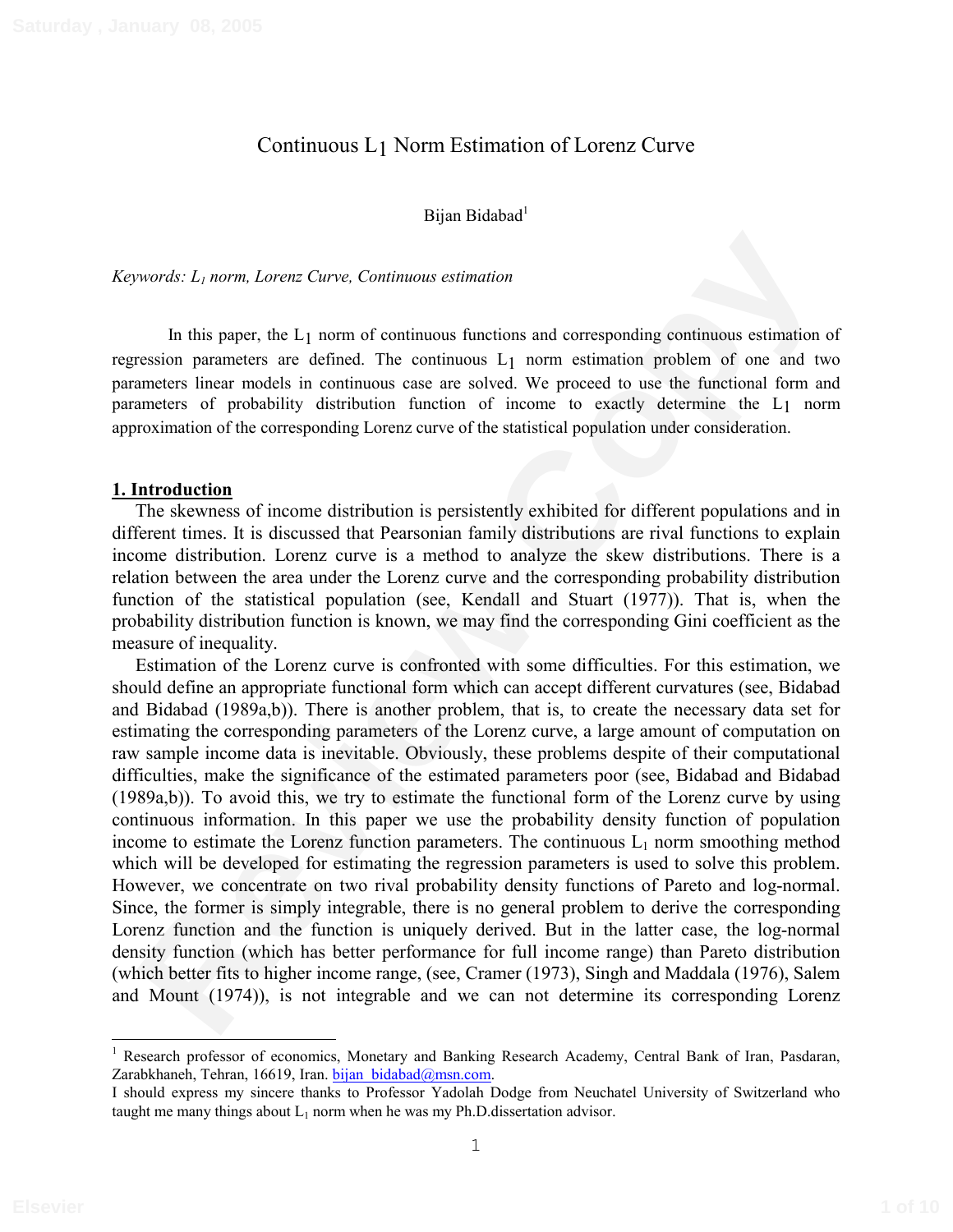function. In this regard we should solve the problem by defining a general Lorenz curve functional form and applying the  $L_1$  norm smoothing to estimate the corresponding parameters.

In this paper continuous L1 norm estimation is developed by using a similar method proposed in Bidabad (1987a,88a,89a,b) for discrete case. Then the method is applied to estimation of the Lorenz curve functional forms which have been proposed by Gupta (1984) and Bidabad and Bidabad (1989,92). At the end, we use our formulation to estimate Gini ratio and Kakwani length indices of inequality for the United States for the period of 1971-1990, based on the assumption that income is distributed log-normally.

# **2. L1 norm of continuous functions**

| Generally, $L_p$ norm of a function $f(x)$ (see, Rice and White (1964)) is defined by,            |  |
|---------------------------------------------------------------------------------------------------|--|
| $  f(x)  _p = \int_{x \in I}  f(x) ^p dx$ <sup>1/p</sup>                                          |  |
| Where $\mathbb{I}^{\mathbb{I}}$ is a closed bounded set The L norm of $f(x)$ is simply written as |  |

Where, "I" is a closed bounded set. The  $L_1$  norm of  $f(x)$  is simply written as,  $||f(x)||_1 = \int_{x \in I} |(x)| dx$  (2)

Suppose that the non-stochastic function  $f(x,\beta)$  of "x", is combined with stochastic disturbance term "u" to form  $y(x)$  as follows,

 $y(x) = f(x, \beta) + u$  (3)

Where,  $\beta$  is unknown parameters vector. Rewriting u as the residual of  $y(x)$ -f(x, $\beta$ ), for L<sub>1</sub> norm approximation of " $\beta$ " we should find " $\beta$ " vector such that the L<sub>1</sub> norm of "u" is minimum. That is,

Min: S=||u||<sub>1</sub>=||y(x)-f(x,\beta)||<sub>1</sub>=
$$
\int_{x\in I}
$$
 |y(x)-f(x,\beta)|dx\n  
\n(4)

# **3. Linear one parameter**  $L_1$  **norm continuous smoothing**

Redefine  $f(x,\beta)$  as  $\beta x$  and  $y(x)$  as the following linear function,  $y(x) = \beta x + u$  (5) Where,  $\mathbf{F}$ " is a single (non-vector) parameter. Expression (4) reduces to: min:  $S = ||u||_1 = ||y(x) - \beta x||_1 = \int_{x \in I} |y(x) - f(x, \beta)| dx$  (6)

$$
\beta
$$

The discrete analogue of (6) is solved by Bidabad (1987a,88a,89a,b). In these papers we proposed applying discrete and regular derivatives to the discrete problem by using a slack variable "t" as a point to distinguish negative and positive residuals. A similar approach is used here to minimize (6). To do so in this case certain Lipschitz conditions are imposed on the functions involved (see, Usow (1967a)). Rewrite (6) as follows,

Min: 
$$
S = \int_{x \in I} |x||y(x)/x - \beta| dx
$$
 (7)  
 $\beta$ 

ana (1989/92). At the end, we use our formulation to estimate cuint ratio and a Rawaran iength<br>
Recise of inequality for the United States for the period of 1971-1990, based on the assumption<br>
Theorem of confinition of th For convenience, define "I" as a closed interval [0,1]. The procedure may be applied to other intervals with no major problem (see, Usow (1967a), Hobby and Rice (1965), Kripke and Rivlin (1965)). To minimize this function we should first remove the absolute value sign of the expression after the integral sign. Since "x" belongs to closed interval "I", y(x) (which is a linear function of "x") and also  $y(x)/x$  are smooth and continuous. Thus, since  $y(x)/x$  is uniformly increasing or decreasing function of "x", a value of tnI can be found to have the following properties,

$$
y(x)/x < \beta \quad \text{if } x < t
$$
  
\n
$$
y(x)/x = \beta \quad \text{if } x = t
$$
\n(8)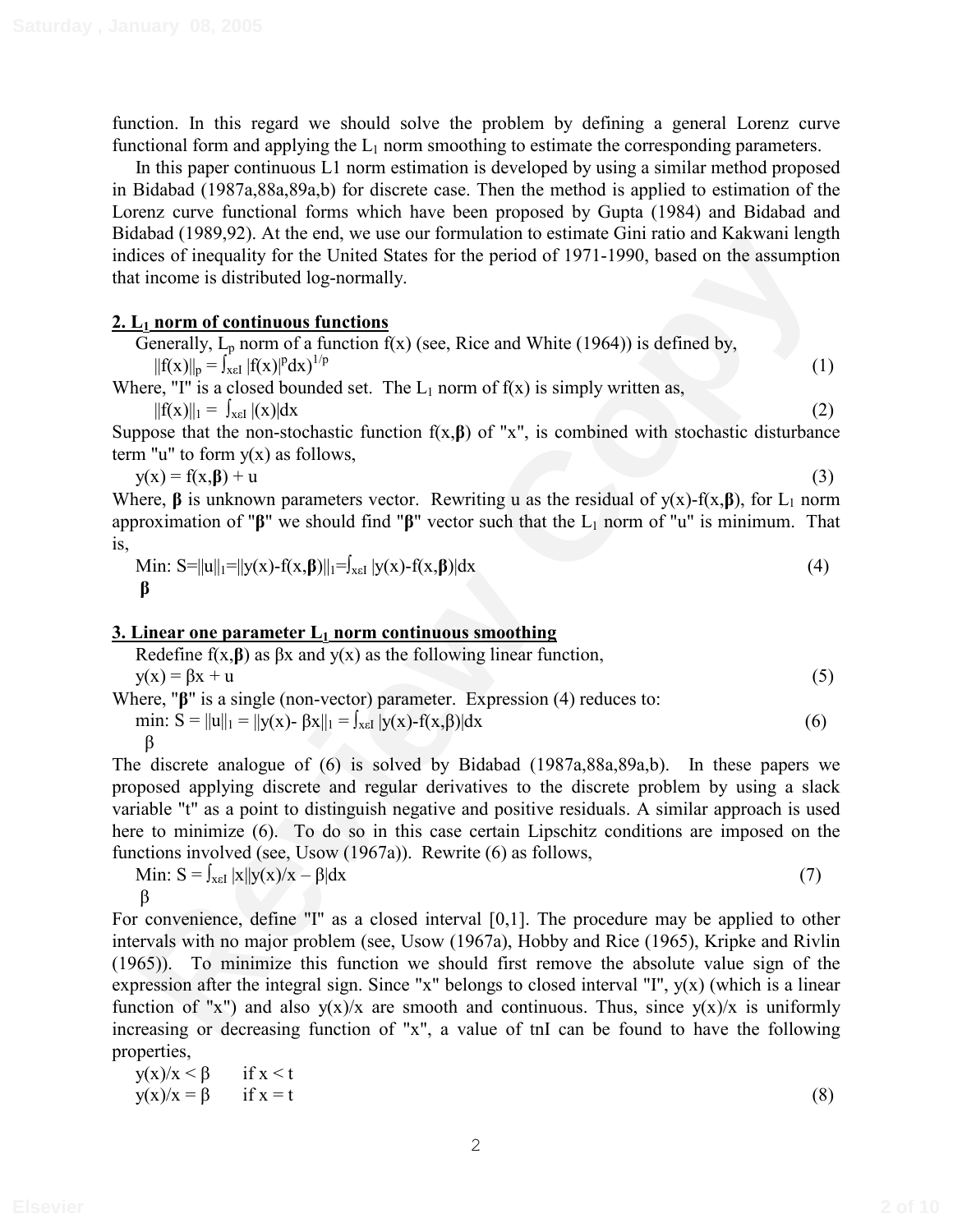$y(x)/x > \beta$  if  $x > t$ 

Value of the slack variable "t" actually is the border of negative and positive residuals. If value of "t" were known, from (8) (middle equation) we could calculate optimal value of " $\beta$ " or inversely. But nor "t" neither " $\beta$ " are known. To solve this problem, according to (8), we can rewrite (7) as two separate definite integrals with different upper and lower bounds.

min: S = 
$$
\int_{0}^{t} |x| (y(x)/x - \beta) dx + \int_{0}^{t} |x| (y(x)/x - \beta) dx
$$
 (9)

Decomposition of (7) into (8) has been done by use of the slack variable "t". Since both " $\beta$ " and "t" are unknown, to solve (9), we partially differentiate it with respect to "t" and " $\beta$ " variables.

$$
\frac{\delta S}{\delta \beta} = \int_0^t 0 |x| dx - \int_0^t 1 |x| dx = 0
$$
 (10)

and using Liebniz' rule to differentiate the integrals with respect to their variable bounds "t", yields,

$$
\frac{\delta S}{\delta t} = -|t| \left[ \frac{y(t)}{t} - \beta \right] - |t| \left[ \frac{y(t)}{t} - \beta \right] = 0 \tag{11}
$$

Since "x" belongs to [0,1], equation (10) can be written as,

$$
\int_{0}^{t} \frac{1}{x} dx = 0
$$
 (12)

or,

 $\frac{1}{2}t^2 - \frac{1}{2} + \frac{1}{2}t^2 = 0$  (13)

Which yields,

 $t = \sqrt{2}/2$  (14)

Substitute for "t" in equation (11), yields,

$$
\beta = \frac{y(\sqrt{2}/2)}{\sqrt{2}/2} \tag{15}
$$

min:  $S = -\int_{0}^{1} |x| (y(x)/x - \beta) dx + \int_{1}^{1} |x| (y(x)/x - \beta) dx$  (9)<br>
for examples of (7) into (8) has been done by use of the slack variable "t". Since both "f" and<br>
are unknown, to solve (9), we partially differentiate it with res Remember that y(t) is function y(x) evaluated at  $x=t$ . Value of " $\beta$ " given by (15) is the optimal solution of (6). The above procedure actually is generalization of Laplace weighted median for continuous case.

Before applying this procedure to Lorenz curve, let us develop the procedure for the two parameters linear model.

#### **4. Linear two parameters L<sub>1</sub> norm continuous smoothing**

Now, we try to apply the above technique to the linear two parameters model. Rewrite (4) as, Min:  $S=||u||_1=||y(x)-\alpha-\beta x||_1=J_{x\in I} |y(x)-\alpha-\beta x|dx$  (16)  $\alpha$ , $\beta$ 

Where, " $\alpha$ " and " $\beta$ " are two single (non-vector) unknown parameters and y(x) and "x" are as before. According to Rice (1964c), let  $f(\alpha^*,\beta^*,x)$  interpolates  $y(x)$  at the set of canonical points  ${x_i; i=1,2}$ , if y(x) is such that y(x)-f( $\alpha^*, \beta^*, x$ ) changes sign at these x<sub>i</sub>'s and at no other points in [0,1], then  $f(\alpha^*,\beta^*,x)$  is the best L<sub>1</sub> norm approximation to y(x) (see also, Usow (1967a)). With the help of this rule, if we denote these two points to  $t_1$  and  $t_2$  we can rewrite (16) for I=[0,1] as,

$$
\begin{array}{ccc}\n\int t_1 & \qquad & \int t_2 & \qquad & \int 1\n\end{array}
$$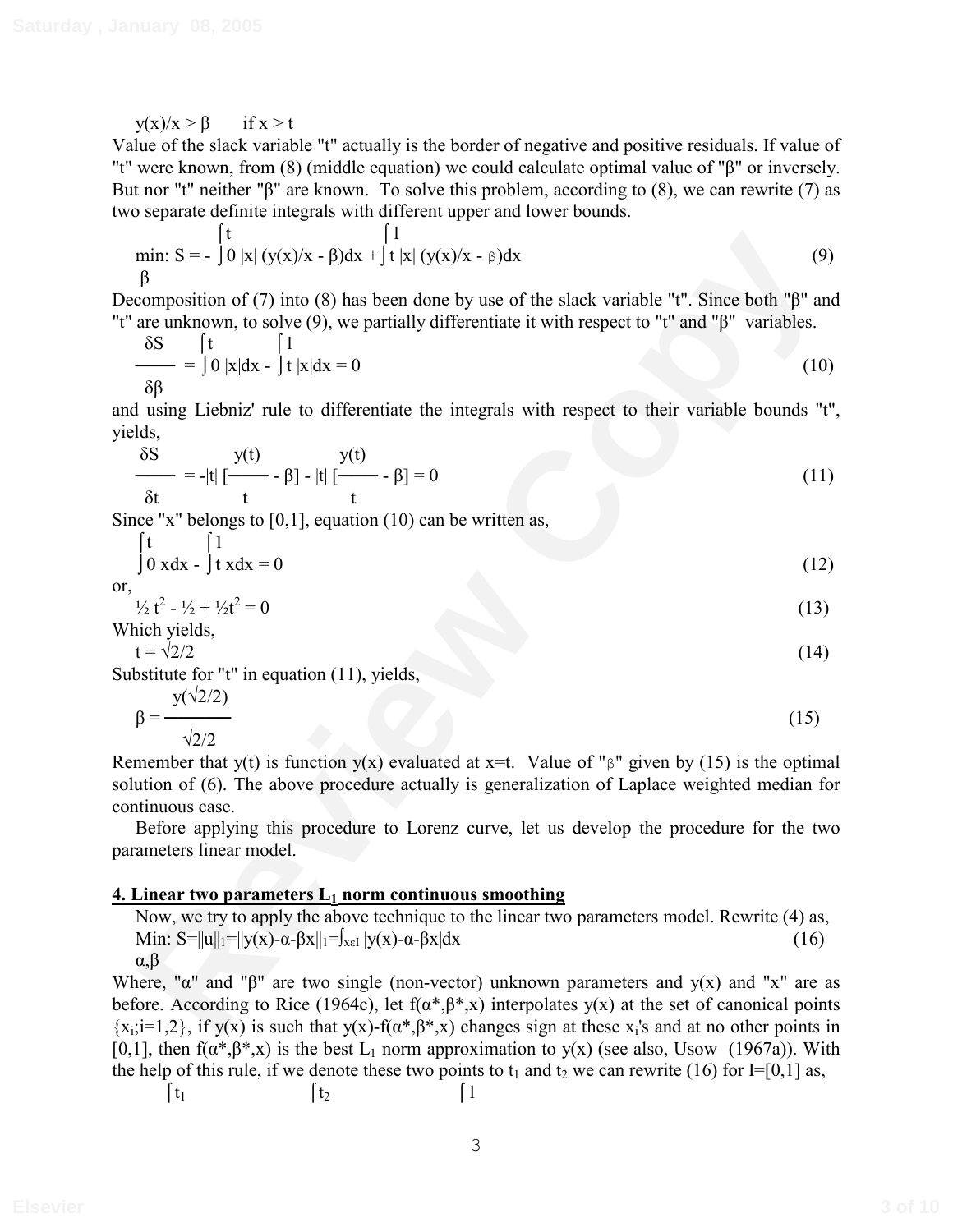$S = \int 0 \int y(x) - \alpha - \beta x \, dx - \int t_1 \int y(x) - \alpha - \beta x \, dx + \int t_2 \int y(x) - \alpha - \beta x \, dx$  (17) Since  $t_1$  and  $t_2$  are also unknowns, we should minimize S with respect to  $\alpha$ ,  $\beta$ ,  $t_1$  and  $t_2$ . Taking partial derivative of (17) using Liebniz' rule with respect to these variables and equating them to zero, we will have,

| $\frac{\delta S}{\delta s}$ = $\int_0^t t_1 \int_0^t t_2 \int_0^t t_1 dx - \int_0^t t_2 dx = 0$                               |      |
|-------------------------------------------------------------------------------------------------------------------------------|------|
|                                                                                                                               | (18) |
| $\delta \alpha$                                                                                                               |      |
| $\frac{\delta S}{\delta s}$ = $\int_0^t \frac{t_1}{t_1} dt_2 + \int_0^t \frac{t_1}{t_2} dx - \int_0^t \frac{t_1}{t_2} dx = 0$ | (19) |
| $\delta\beta$                                                                                                                 |      |
| $\delta S$                                                                                                                    |      |
| $\frac{\ }{\ }$ = 2[y(t <sub>1</sub> ) - $\alpha$ - $\beta$ t <sub>1</sub> ] = 0                                              | (20) |
| $\delta t_1$                                                                                                                  |      |
| $\delta S$                                                                                                                    |      |
| $\frac{\ }{\ }$ = - 2[y(t <sub>2</sub> ) - $\alpha$ - $\beta$ t <sub>2</sub> ] = 0                                            | (21) |
| $\delta t_2$                                                                                                                  |      |
| quations (18) through (21) may be solved simultaneously for $\alpha$ , $\beta$ , $t_1$ and $t_2$ . Thus, we have the          |      |
| llowing system of equations,                                                                                                  |      |
| $2t_2 - 2t_1 - 1 = 0$                                                                                                         | (22) |
| $t_2^2 - t_1^2 - \frac{1}{2} = 0$                                                                                             | (23) |
| $y(t_1) - \alpha - \beta t_1 = 0$                                                                                             | (24) |
| $y(t_2) - \alpha - \beta t_2 = 0$<br>ne solutions are,                                                                        | (25) |
| $t_1 = 1/4$                                                                                                                   | (26) |
| $t_2 = 3/4$                                                                                                                   | (27) |
| $\alpha = y(3/4)-(3/4)\beta = y(1/4)-(1/4)\beta$                                                                              | (28) |
| $\beta = 2[y(3/4)-y(1/4)]$                                                                                                    | (29) |
| This procedure, similar to that of multiple regression model for discrete case may be                                         |      |
| panded to include "m" unknown parameters which is not discussed here. Some computational                                      |      |
| ethods for solving the different cases of m parameters model are investigated by Ptak (1958),                                 |      |
| ice and White (1964), Rice (1964a,b,c,69,85), Usow (1967a), Lazarski (1975a,b,c,77) (see also,                                |      |
| obby and Rice (1965), Kripke and Rivlin (1965), Watson (1981)). Now, let us have a look at                                    |      |
| prenz curve and its proposed functional forms.                                                                                |      |
|                                                                                                                               |      |
| <b>Lorenz curve</b><br>The Lorenz curve for a random variable with probability density function $f(v)$ may be defined         |      |
| the ordered pair <sup>2</sup> ,                                                                                               |      |
| $E(V V\leq v)$                                                                                                                |      |
| $v\epsilon R$                                                                                                                 | (30) |
| $(P(V V\leq v), \frac{\cdot}{E(V)}$                                                                                           |      |
| 'here "P" and "E" stand for probability and expected value operators. For a continuous density                                |      |
| nction $f(v)$ , (30) can be written as,                                                                                       |      |

| $2t_2 - 2t_1 - 1 = 0$                            | (22) |
|--------------------------------------------------|------|
| $t22 - t12 - \frac{1}{2} = 0$                    | (23) |
| $y(t_1) - \alpha - \beta t_1 = 0$                | (24) |
| $y(t_2) - \alpha - \beta t_2 = 0$                | (25) |
| The solutions are,                               |      |
| $t_1 = 1/4$                                      | (26) |
| $t_2 = 3/4$                                      | (27) |
| $\alpha = y(3/4)-(3/4)\beta = y(1/4)-(1/4)\beta$ | (28) |
| $\beta = 2[y(3/4)-y(1/4)]$                       | (29) |
|                                                  |      |

# **5. Lorenz curve**

$$
(P(V|V\leq v), \frac{E(V|V\leq v)}{E(V)}) \qquad \text{veR}
$$
 (30)

Where "P" and "E" stand for probability and expected value operators. For a continuous density function  $f(v)$ , (30) can be written as,

<sup>&</sup>lt;sup>2</sup> Taguchi (1972a,b,c,73,81,83,87,88) multiplies the second element of (30) by P(V|V $\leq$ v) which is not correct; his definition of (31) is equivalent to ours.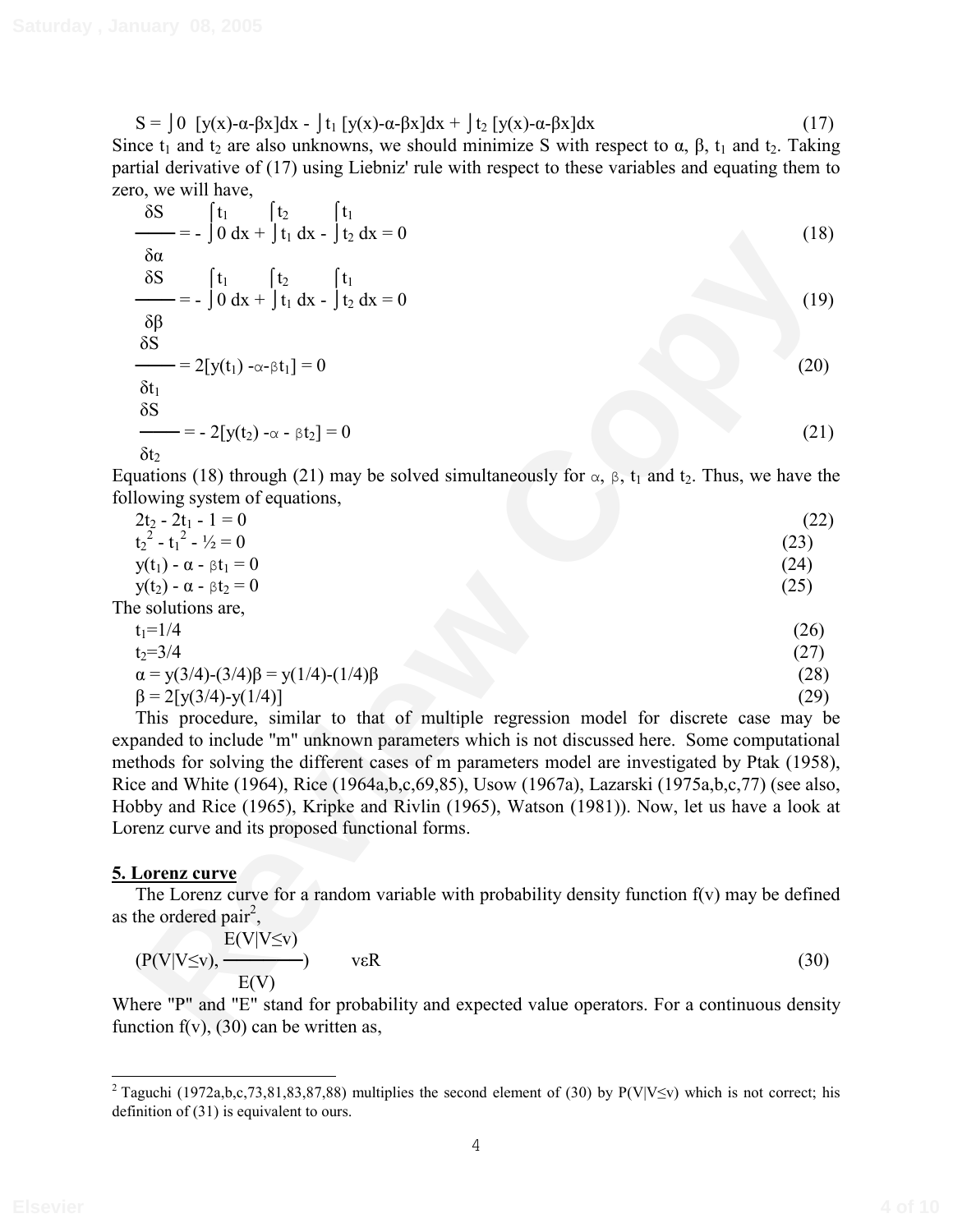$$
\begin{cases}\n\mathbf{v} & \int_{-\infty}^{\infty} \mathbf{v} \mathbf{f}(\mathbf{w}) d\mathbf{w} \\
(\int_{-\infty}^{\infty} \mathbf{f}(\mathbf{w}) d\mathbf{w}, \frac{\int_{-\infty}^{\infty} \mathbf{v} \mathbf{f}(\mathbf{w}) d\mathbf{w}}{\int_{-\infty}^{\infty} \mathbf{v} \mathbf{f}(\mathbf{w}) d\mathbf{w}}\n\end{cases} (31)
$$

We denote (31) by  $(x(y),y(x(y)))$  where  $x(y)$  and  $y(x(y))$  are its elements. Therefore, "x" is a function which maps "v" to  $x(v)$  and "y" is a function which maps  $x(v)$  to  $y(x(v))$ . The function  $y(x(y))$  is simply the Lorenz curve function. In recent years some functional forms for Lorenz curve have been introduced. Among different proposed functions we use the forms of Gupta (1984) and Bidabad and Bidabad (1989,92) which benefits from certain properties (see their articles for more explanations). Gupta (1984) proposed the functional form,

$$
y = xA^{x-1} \qquad A > 1 \tag{32}
$$

Bidabad and Bidabad (1989,92) suggest the following functional form:

y=x B  $A^{x-1}$  B  $\geq 1, A \geq 1$  (33)

**Example 2** Anomaly  $\sim 1-5\times N(W)$  and  $y(x(x))$  are its elements. Therefore, "x" is a denote (31) by  $x(x(y),x(y))$ , then therefore in the control which maps  $x(y)$  to  $x(y)$  and  $y''$  is a function which maps  $x(y)$  to  $x(y)$  and  $y''$ To estimate the above functions by regular estimating method, we should gather discrete data from the statistical population, and manipulate them to construct relevant x and y vectors to estimate "A" of (32) or "A" and "B" of (33). If the probability distribution of income is known, instead of gathering discrete observations, we can estimate the Lorenz curve by using the continuous  $L_1$  norm smoothing method for continuous functions. In the following section we proceed to apply this method to estimate the parameters "A" of (32) and "A" and "B" of (33) by using the information of probability density function of income.

# **6. Continuous L1 norm smoothing of Lorenz curve**

To estimate the Lorenz curve parameters when income probability density function is known, we can not always take straightforward steps. When the probability density function is easily integrable, there is no major problem in advance. We can find the functional relationship between the two elements of (31) by simple mathematical derivation. But, when integrals of (31) are not obtainable, another procedure should be adopted.

Suppose that income of a society is distributed with probability density function  $f(w)$ . This density function may be a skewed function such as Pareto or log-normal, as follows

 $f(w)=0$ k $\theta w - \theta - 1$ , wrk $>0$ ,  $\theta > 0$  (34)

$$
f(w) = [1/w\sigma\sqrt{(2\pi)}exp{-[ln(w)-\mu]^2/2\sigma^2}, \quad \text{we}(0,\infty), \mu\epsilon(-\infty,+\infty), \sigma>0
$$
\n(35)

These two distributions have been known as good candidates for presenting distribution of personal income.

In the case of Pareto density function of (34), we can simply derive the Lorenz curve function as follows. Let F(w) denote the Pareto distribution function:

| $F(w)=1-(k/w)\theta$ | (36) |
|----------------------|------|
| with mean equal to,  |      |

 $E(w) = \theta^k / (\theta - 1), \ \theta > 1$  (37)

If we find the function y as stated by (31) as a function of x, the Lorenz function will be derived. Now, proceed as follows. Rearrange the terms of (31) as,

$$
x(v) = \int_{-\infty}^{v} f(w)dw
$$
 (38)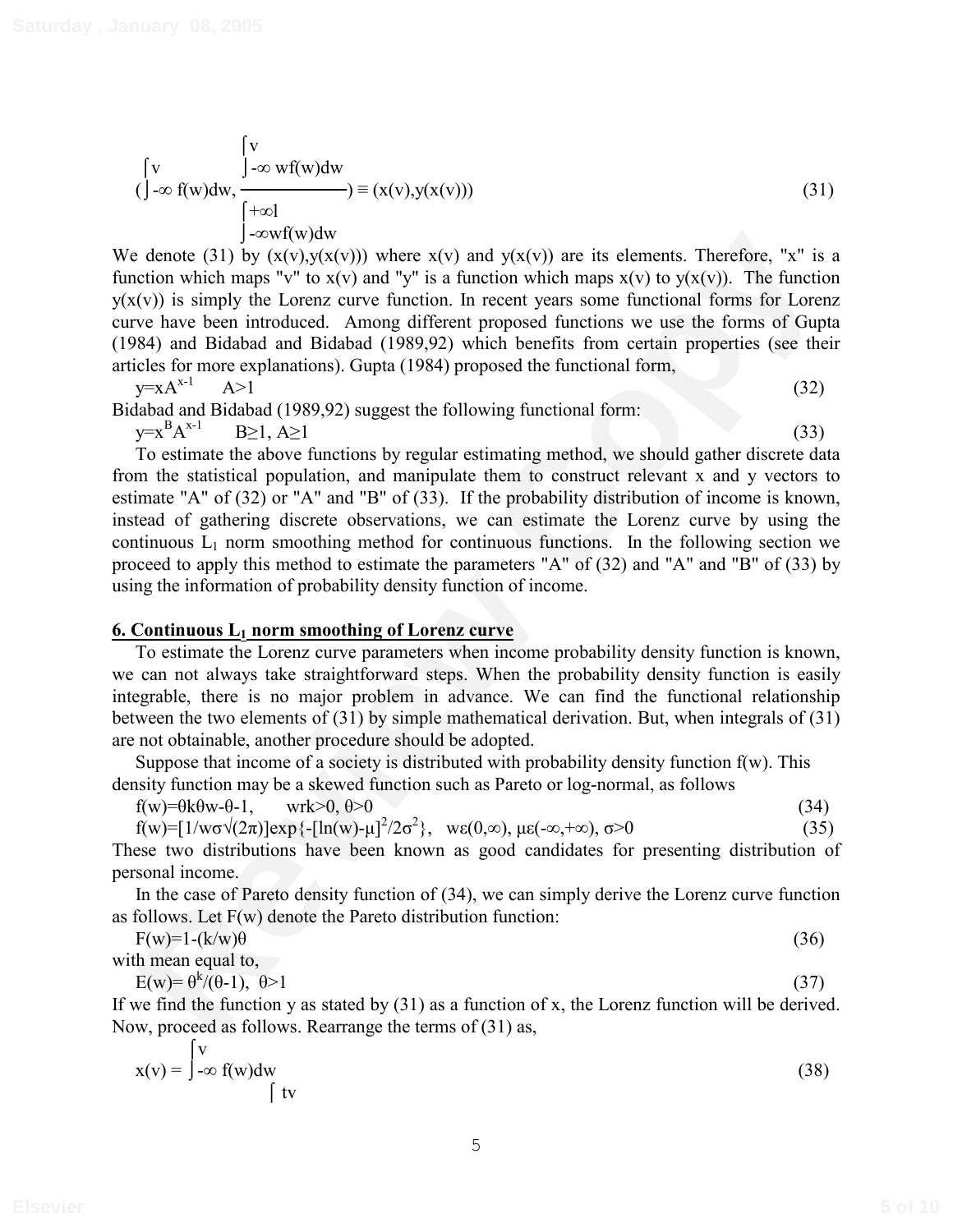$$
y(x(v)) = [1/E(x)] \cdot \infty \text{ wf}(w)dw
$$
\n(39)

Substitute Pareto distribution function,  
\n
$$
x(v) = F(v) = 1-(k/v)^{\theta}
$$
\n(40)

$$
y(x(v)) = [(0-1)/0k](41)
$$

or,

$$
y(x(v)) = 1 - (k/v)^{\theta - 1}
$$
 (42)

Now, by solving (40) for "v" and substituting in (42), the Lorenz curve for Pareto distribution is derived as,

 $y = 1-(1-x)^{(\theta-1)/\theta}$  (43)

 $y(x(y)) = 1-(k/v)^{8+1}$  (42)<br>
we hy solving (40) for "v" and substituting in (42), the Lorenz curve for Pareto distribution is<br>
yet also,<br>
yieved as,<br>
yieved as,<br>
the vise shown in the case of Pareto distribution, formula of I As it was shown in the case of Pareto distribution, formula of Lorenz curve is easily obtained. But, if we select the log-normal density function (35), the procedure may not be the same. Because the integral of log-normal function has not been derived yet. In the following pages, the  $L_1$  norm smoothing technique will be developed to estimate the parameters of given functional forms (32) and (33) by using the continuous probability density function.

According to (30) and (31) independent and dependent variables of (32) and (33) may be written as,

$$
x(v) = \int_0^V f(w) dw
$$
 (44)

$$
y(x(v)) = [1/E(x)] \int 0 w f(w) dw
$$
\n(45)

Substitute (44) and (45) inside (32) and define random error term u as,

$$
\begin{bmatrix} v \\ [1/E(w)] \end{bmatrix} \begin{bmatrix} v \\ 0 \text{ w} \end{bmatrix} \begin{bmatrix} v \\ [1/E(w)] \end{bmatrix} \begin{bmatrix} v \\ [1/E(w)] \end{bmatrix} \begin{bmatrix} v \\ [1/E(w)] \end{bmatrix} \begin{bmatrix} v \\ [1/E(w)] \end{bmatrix} \begin{bmatrix} v \\ [1/E(w)] \end{bmatrix} \begin{bmatrix} v \\ [1/E(w)] \end{bmatrix} \begin{bmatrix} v \\ [1/E(w)] \end{bmatrix} \begin{bmatrix} v \\ [1/E(w)] \end{bmatrix} \begin{bmatrix} v \\ [1/E(w)] \end{bmatrix} \begin{bmatrix} v \\ [1/E(w)] \end{bmatrix} \begin{bmatrix} v \\ [1/E(w)] \end{bmatrix} \begin{bmatrix} v \\ [1/E(w)] \end{bmatrix} \begin{bmatrix} v \\ [1/E(w)] \end{bmatrix} \begin{bmatrix} v \\ [1/E(w)] \end{bmatrix} \begin{bmatrix} v \\ [1/E(w)] \end{bmatrix} \begin{bmatrix} v \\ [1/E(w)] \end{bmatrix} \begin{bmatrix} v \\ [1/E(w)] \end{bmatrix} \begin{bmatrix} v \\ [1/E(w)] \end{bmatrix} \begin{bmatrix} v \\ [1/E(w)] \end{bmatrix} \begin{bmatrix} v \\ [1/E(w)] \end{bmatrix} \begin{bmatrix} v \\ [1/E(w)] \end{bmatrix} \begin{bmatrix} v \\ [1/E(w)] \end{bmatrix} \begin{bmatrix} v \\ [1/E(w)] \end{bmatrix} \begin{bmatrix} v \\ [1/E(w)] \end{bmatrix} \begin{bmatrix} v \\ [1/E(w)] \end{bmatrix} \begin{bmatrix} v \\ [1/E(w)] \end{bmatrix} \begin{bmatrix} v \\ [1/E(w)] \end{bmatrix} \begin{bmatrix} v \\ [1/E(w)] \end{bmatrix} \begin{bmatrix} v \\ [1/E(w)] \end{bmatrix} \begin{bmatrix} v \\ [1/E(w)] \end{bmatrix} \begin{bmatrix} v \\ [1/E(w)] \end{bmatrix} \begin{bmatrix} v \\ [1/E(w)] \end{bmatrix} \begin{bmatrix} v \\ [1/E(w)] \end{bmatrix} \begin{bmatrix} v \\ [1/E(w)] \end{bmatrix} \begin{bmatrix} v \\ [1/E(w)] \end{bmatrix} \begin{bmatrix} v \\ [1 E(w)] \end{bmatrix} \begin{bmatrix} v \\ [1 E(w)] \end{bmatrix} \begin{bmatrix} v \\ [1 E(w)] \end{b
$$

 $y(x)=xA^{x-1}e^u$ u  $(47)$ Similarly for the model (35),

$$
\begin{array}{c}\n\begin{bmatrix}\nv \\
[1/E(w)]\n\end{bmatrix} 0 \text{ wf}(w)dw = \begin{cases}\n\begin{bmatrix}\nv \\
0 f(w)dw\end{bmatrix} & B\n\end{cases}\n\end{array} 0 \text{ f}(w)dw - 1
$$
\nor briefly. (48)

$$
y(x)=x^{B}A^{x-1}e^{u}
$$
\n(49)

Taking natural logarithm of (47) and (49), gives,

$$
\ln y(x) = \ln x + (x-1)\ln A + u \tag{50}
$$

$$
\ln y(x)=B \cdot \ln x + (x-1)\ln A + u
$$
\n<sup>(51)</sup>\nWith respect to properties of Lorsz curve and probability density function of  $f(y)$  and equation.

With respect to properties of Lorenz curve and probability density function of  $f(w)$  and equations (46) to (49), it is obvious that x belongs to the interval [0,1]. Thus the  $L_1$  norm objective function for minimizing  $(50)$  or  $(51)$  is given by,

min: S = 
$$
\int 0 \, |u| \, dx
$$
 (52)

Now, let us deal with  $L_1$  norm estimation of "A" of Lorenz curve functional form (32) (redefined by  $(50)$ ). The corresponding  $L_1$  norm objective function will be,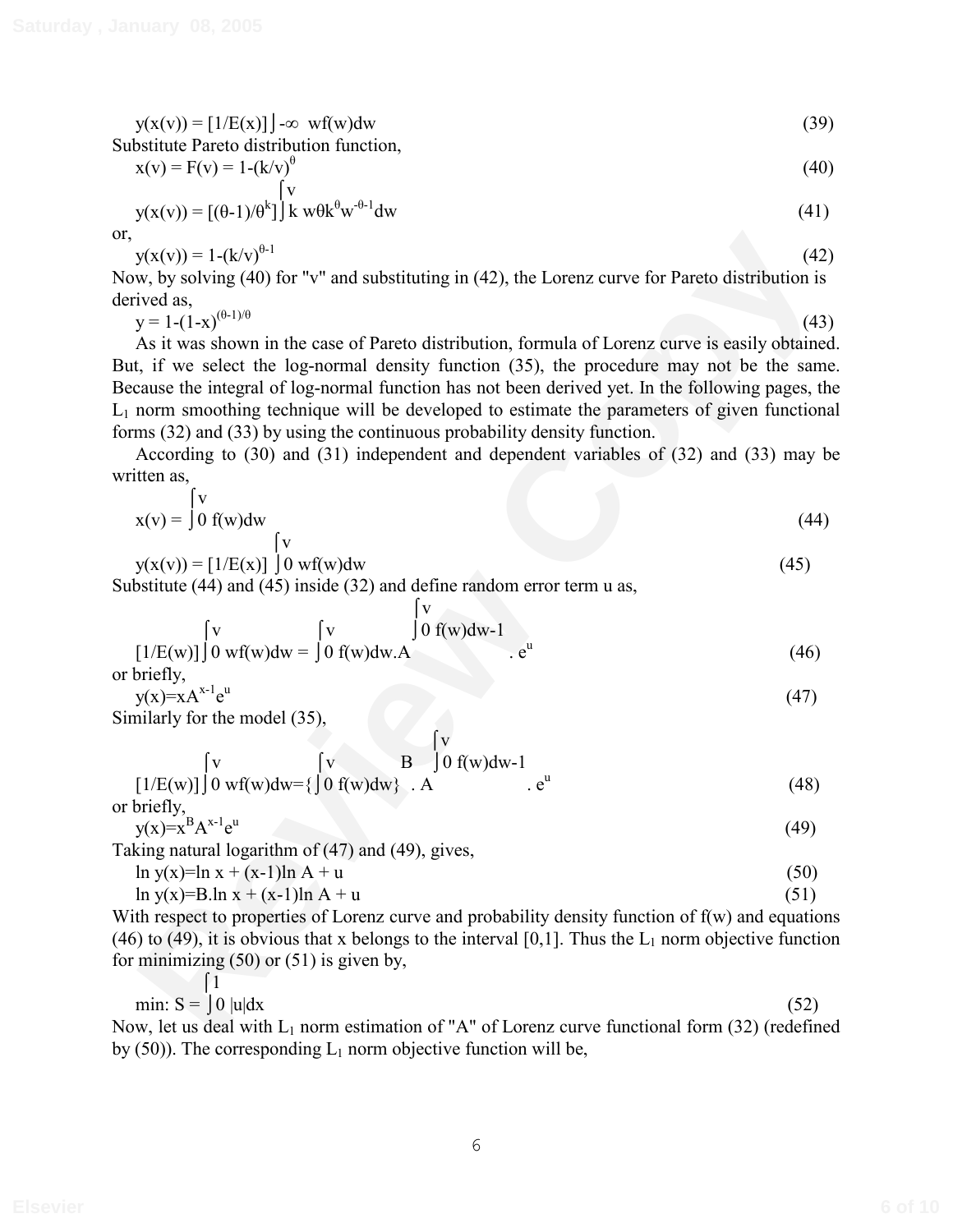min: S = 
$$
\int 0 |\ln y(x) - \ln x - (x-1) \ln A|dx
$$
 (53)  
\nA (54)  
\nor,  
\n $\frac{1}{A}$  (54)  
\nBy a similar technique used by (9), we can rewrite (54) as,  
\n $\frac{1}{11}$  (55)  
\n $\frac{1}{12}$  (56)  
\n $\frac{1}{12}$  (57)  
\n $\frac{1}{12}$  (58)  
\n $\frac{1}{12}$  (59)  
\n $\frac{1}{12}$  (51)  
\n $\frac{1}{12}$  (52)  
\n $\frac{1}{12}$  (53)  
\n $\frac{1}{12}$  (54)  
\n $\frac{1}{12}$  (55)  
\n $\frac{1}{12}$  (56)  
\n $\frac{1}{12}$  (57)  
\n $\frac{1}{12}$  (58)  
\n $\frac{1}{12}$  (59) [ln y(x) - ln x - (x-1) ln A]dx + |t [ln y(x) - ln x - (x-1) ln A]dx (56)  
\nDifferentiate (56) partially with respect to "t" and "A" and equate them to zero;  
\n $\frac{8S}{6S}$  (57)  
\n $\frac{-1}{5A}$  = -2[ln y(t) - ln t - (t-1)ln A] = 0 (58)  
\n $\frac{8}{6t}$  = -2[ln y(t) - ln t - (t-1)ln A] = 0 (58)  
\nFrom equation (57), we have,  
\n $t = 1 \pm \sqrt{2}/2$  (59)  
\nSince "b nould belong to the interval [0,1], we accept,  
\n $t = 1 \pm \sqrt{2}/2$  (59)  
\nSubstitute (60) in (58), and solve for "A", gives the L<sub>1</sub> norm estimation for "A" equal to,  
\n $\frac{1}{1-\sqrt{2}/2}$  (60)  
\nNow, let us apply this procedure to another Lorenz curve functional form of (33) (redefined by  
\n(51)). Rewrite 1, norm objective function (52) for the model (51),  
\n $\frac{1}{1}$  (51)  
\n $\frac{1}{1}$  (52)

min: S = 
$$
\int_0^{1} 0 |x-1| \{[\ln y(x)]/(x-1) - (\ln x)/(x-1) - \ln A\} dx
$$
  
A, B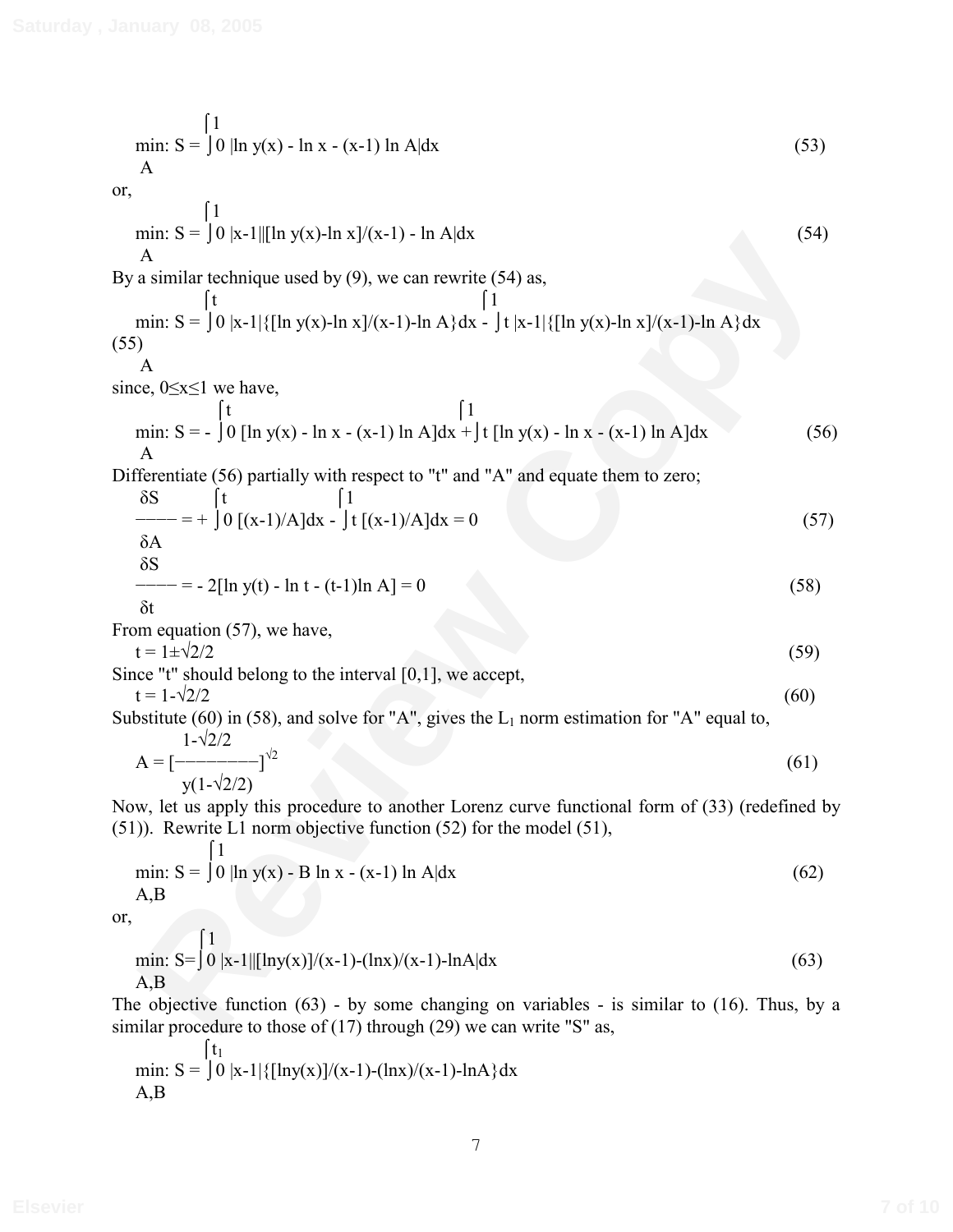Filst<sup>11</sup> [lingw])([kinv](20)](**k**) + [lingw](**k**) + [lingw](**k**) - [lingw](**k**)<br>
min: S = - [b] [ln y(x) - B ln x - (x-1) ln A]dx<br>
min: S = - [b] [ln y(x) - B ln x - (x-1) ln A]dx<br>  $\frac{A}{B}$ <br>  $\frac{B}{B}$ <br>  $\frac{B}{B}$ <br>  $\frac{A}{$  $\int t_2$ -  $|t_1|x-1|$  { $\lceil \ln y(x)\rceil/(x-1) - (\ln x)/(x-1) - \ln A$ }dx  $\lceil 1 \rceil$ +  $|t_1|x-1|$ { $\left[\ln y(x)\right]/(x-1)$ - $\left(\ln x\right)/(x-1)$ - $\ln A$ }dx (64) Since  $0 \le x \le 1$ , then (64) reduces to,  $\begin{bmatrix} t_1 \end{bmatrix}$   $\begin{bmatrix} t_2 \end{bmatrix}$ min: S = -  $\int 0$  [ln y(x) - B ln x - (x-1) ln A]dx +  $\int t1$  [ln y(x) - B ln x - (x-1) ln A]dx A,B  $\lceil 1 \rceil$  $- \int t_2 [\ln y(x) - B \ln x - (x-1) \ln A] dx$  (65) Differentiate "S" partially with respect to "A", "B",  $t_1$  and  $t_2$  and equate them to zero,  $\delta S$  1  $\int t_1$   $\int t_2$   $\int 1$  $f_{-} = - \int [0 (x-1)dx - (t_1 (x-1)dx + (t_2 (x-1)dx)] = 0$  (66)  $\delta A$  A  $\delta S$   $\int t_1$   $\int t_2$   $\int 1$  $\begin{align} \text{---} = |0 \ln(x) \text{dx} - |\text{t}_1 \ln(x) \text{dx} + |\text{t}_2 \ln(x) \text{dx} = 0 \end{align}$  $\delta B$  $\delta S$  $f = -2\{\ln[y(t_1)] - Bh(t_1) - (t_1-1)ln(A)\} = 0$  (68)  $\delta t_1$  $\delta S$  $\begin{aligned} \text{---} & = 2\{\ln[y(t_2)] - \text{Bln}(t_2) - (t_2 - 1)\ln(A)\} = 0 \end{aligned}$  (69) δt<sub>2</sub> The above system of simultaneous equations can be solved for the unknowns  $t_1, t_2, "A"$  and "B". Equation (66) is reduced to,  $t_1^2 - t_2^2 - 2(t_1 - t_2) - 1/2 = 0$  (70) Equation (67) can be written as,  $t_1(\ln t_1 - 1) - t_2(\ln t_2 - 1) - 1/2 = 0$  (71) Calculate t1 from (70) as,  $t_1 = 1 \pm \sqrt{q (t_2)^2}$  $-2t_2+3/2$  (72) Since 0st1s1, we accept,  $t_1 = 1 - \sqrt{(t_2^2 - 2t_2 + 3/2)}$  (73) Substitute  $t_1$  from (73) into (71), and rearrange the terms, gives;  $[1-\sqrt{(t_2^2-2t_2+3/2)}]$  $[1-\sqrt{(t_2^2-2t_2+3/2)}]$  $\ln \frac{1}{2}$  =  $\ln \frac{1}{2}$  =  $\ln \frac{1}{2}$  =  $\ln \frac{1}{2}$  + t<sub>2</sub>-3/2+ $\sqrt{(t_2^2 - 2t_2 + 3/2)} = 0$  (74)  $t_2$ <sup>t2</sup> The root of equation (74) may be computed by a suitable numerical algorithm. However, it has been computed and rounded for five digits decimal point as,

$$
t_2 = 0.40442
$$
\n
$$
Value of t1 is derived by substituting t2 into (73);
$$
\n
$$
t_1 = 0.07549
$$
\n
$$
(76)
$$

$$
8 \\
$$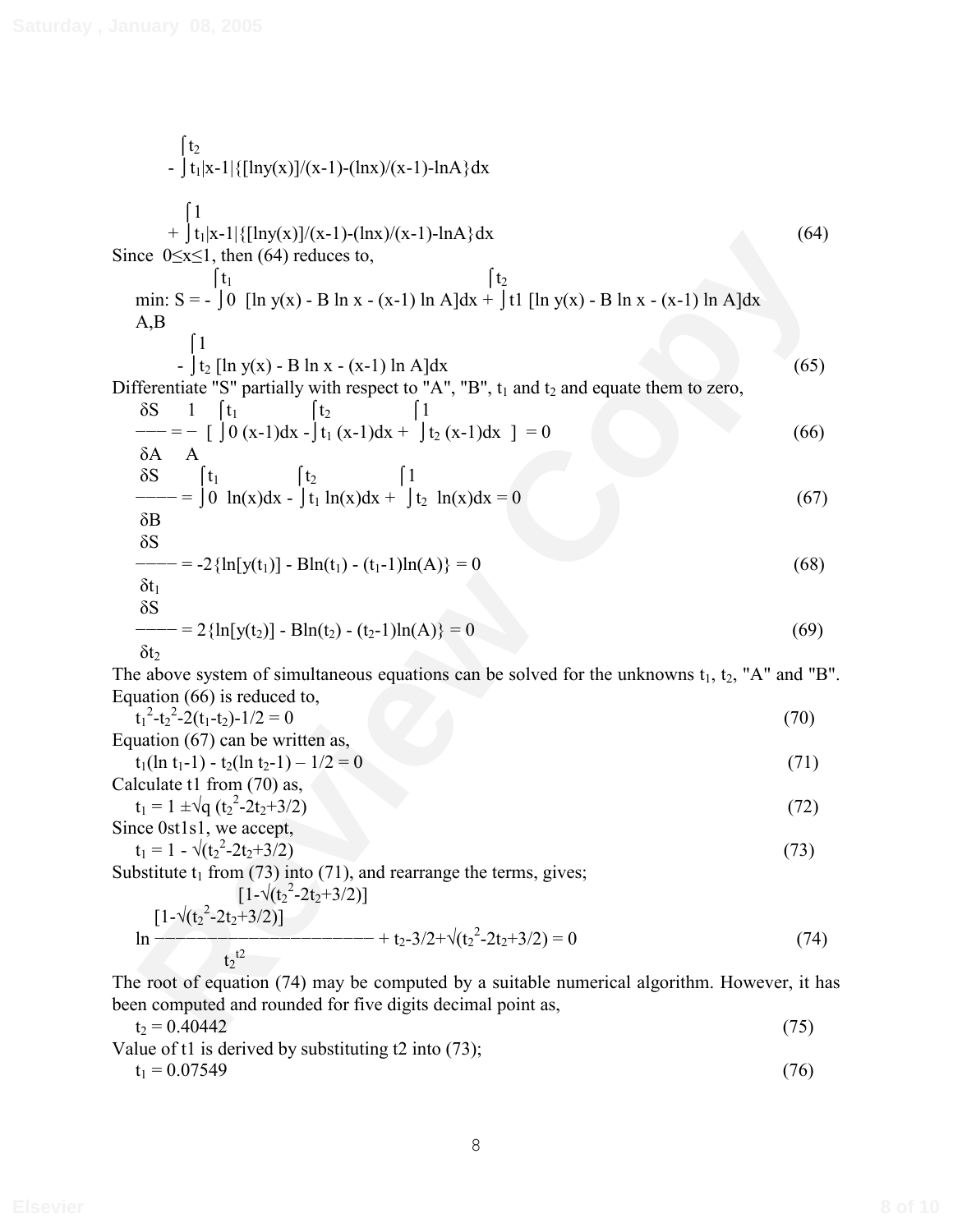Values of "B" and "A" are computed from  $(68)$  and  $(69)$  using  $t_2$  and  $t_1$  given by (75) and (76). Thus,

$$
B = \frac{(t_2-1)\ln y(t_1) - (t_1-1)\ln y(t_2)}{(t_2-1)\ln(t_1) - (t_1-1)\ln(t_2)}
$$
(77)

or,

 $B = -0.84857\ln[y(0.07549)] + 1.31722\ln[y(0.40442)]$  (78)

and,  $A = [y(0.07549)]^{1.28986} [y(0.40442)]^{-3.68126}$  (79)

B = -0.84857ln[y(0.07549)] + 1.317221n[y(0.40442)] (78) (78)<br>
1,<br>
1,  $\Delta = [y(0.07549)]^{-2889}$  (y(0.40442)]<sup>-38126</sup> (79)<br>
(79)<br>
(A = [y(0.07549)]<sup>-2896</sup>[y(0.40442)]<sup>-38126</sup> (comparison (61) for the model (32) and equations ( Now, let us describe how equation (61) for the model (32) and equations (78) and (79) for the model (33) can be used to estimate the parameters of the Lorenz curve when the probability distribution function is known. In the model (32) we should solve (44) for  $x(v)=1-\frac{2}{2}$ . On the other hand, we should find value of "v" such that,

$$
x(v) = \int_{0}^{v} f(w)dw = 1 - \sqrt{2}/2
$$
\n(80)

By substituting this value of "v" into (45), value of y(1- $\sqrt{2}/2$ ) is computed. The value y(1- $\sqrt{2}/2$ ) is used to compute the parameter "A" given by (61) for model (32).

The procedure for the model (33) is also similar, with the difference that two values of "v" should be computed. Once two different values of "v" are computed as follow,

$$
x(v) = \begin{cases} v \\ 0 \text{ f}(w)dw = 0.07549 \\ v \\ x(v) = \begin{cases} 0 \\ 0 \text{ f}(w)dw = 0.40442 \end{cases} \end{cases}
$$
(81)

Values of "v" are substituted in (45) to find  $y(0.07549)$  and  $y(0.40442)$ . These values of "y" are used to compute the parameters of the model (33) by substituting them into (78) and (79).

The only problem remains is computation of related definite integrals of  $x(v)$  defined by (80), (81) and (82) which can be done by appropriate numerical methods such as the enclosed sample computer program coded for MathCAD 11 for a complete example.

#### **References**

- Bidabad B. (1987a) Least absolute error estimation. Submitted to the First International Conference on Statistical Data Analysis Based on the L<sub>1</sub> norm and Related Methods, Neuchatel, Switzerland.
- Bidabad B. (1987b) Least absolute error estimation, part II. Submitted to the First International Conference on Statistical Data Analysis Based on the L1 norm and Related Methods, Neuchatel, Switzerland.
- Bidabad B. (1988a) A proposed algorithm for least absolute error estimation. Proceedings of the Third Seminar of Mathematical Analysis. Shiraz University, 24-34, Shiraz, Iran.
- Bidabad B. (1988b) A proposed algorithm for least absolute error estimation, part II. Proceedings of the Third Seminar of Mathematical Analysis, Shiraz University, 35-50, Shiraz, Iran.
- Bidabad B. (1989a) Discrete and continuous  $L_1$  norm regressions, proposition of discrete approximation algorithms and continuous smoothing of concentration surface, Ph.D. thesis, Islamic Azad University, Tehran, Iran.
- **Bidabad B.** (1989b) Discrete and continuous L<sub>1</sub> norm regressions, proposition of discrete approximation algorithms and continuous smoothing of concentration surface, Ph.D. thesis, Islamic Azad University, Tehran, Iran. Persian translation.
- Bidabad B., B. Bidabad (1989) Functional form for estimating the Lorenz curve. Submitted to the Australasian Meeting of Econometric Society, Canberra, Australia.